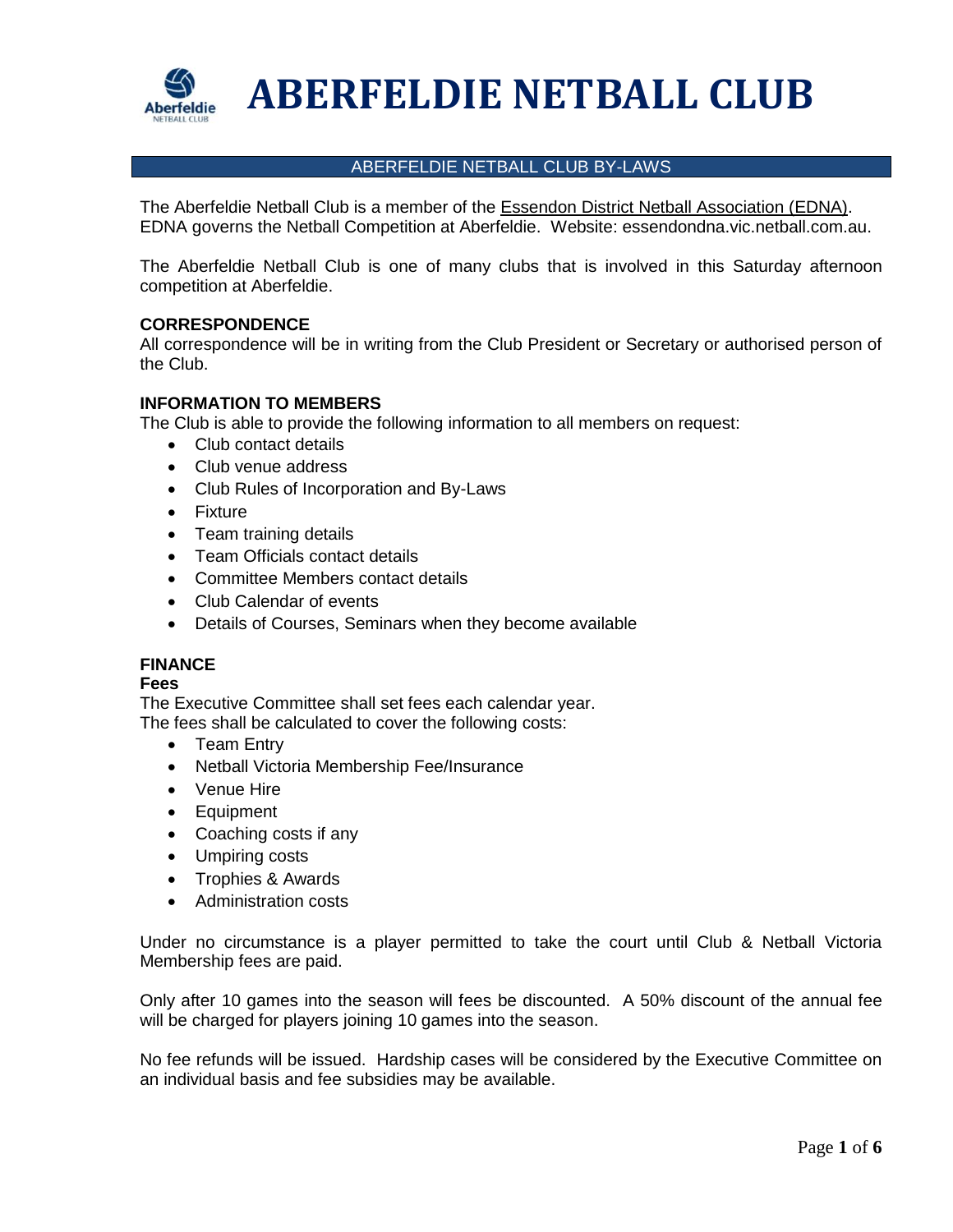

# **Re-imbursement/Payments**

The Clubs Executive Committee members shall be entitled to claim expenses incurred whilst acting in an official capacity. Receipts must be supplied and authorisation granted by the Executive Committee prior to the expense being incurred where possible.

#### **Financial Records**

The financial records of the Club are to be audited by an independent qualified party. A report by the Treasurer of the Club shall be provided at the Annual General Meeting.

# **PLAYER REGISTRATION**

The Executive Committee will launch annual player registration through the Club Website/Try Booking.

An online Registration form will be completed by all players covering the following:

- Player details
- Uniform requirements and costs
- Media Policy
- Medical Indemnity form
- Codes of behaviour
- Policies and procedures

## **GAME DAY VENUE**

All games and training are hosted at the Aberfeldie Primary School, Ramsay St Aberfeldie.

#### **TRAINING**

Players are required to be at training each week. It is at the Coaches discretion to cancel training sessions due to weather conditions.

#### **NETBALL VICTORIA MEMBERSHIP / VNA**

This fee is set annually by the Victorian Netball Association Inc. and is required for all club players, coaches and umpires each calendar year.

## **AGE REQUIREMENTS**

Participant age is determined as at 31<sup>st</sup> December of that year.

Teams are structured under the following classifications:

- 17U and open
- 15U
- 13U
- 11U
- Net Set Go

*Players must have turned 7 prior to the 1st January to be eligible to play. This is the minimum age requirement of the Association.*

*In competitions where participants are 11 and under, boys participate unrestricted. Boys over the age of 12 are ineligible to play.*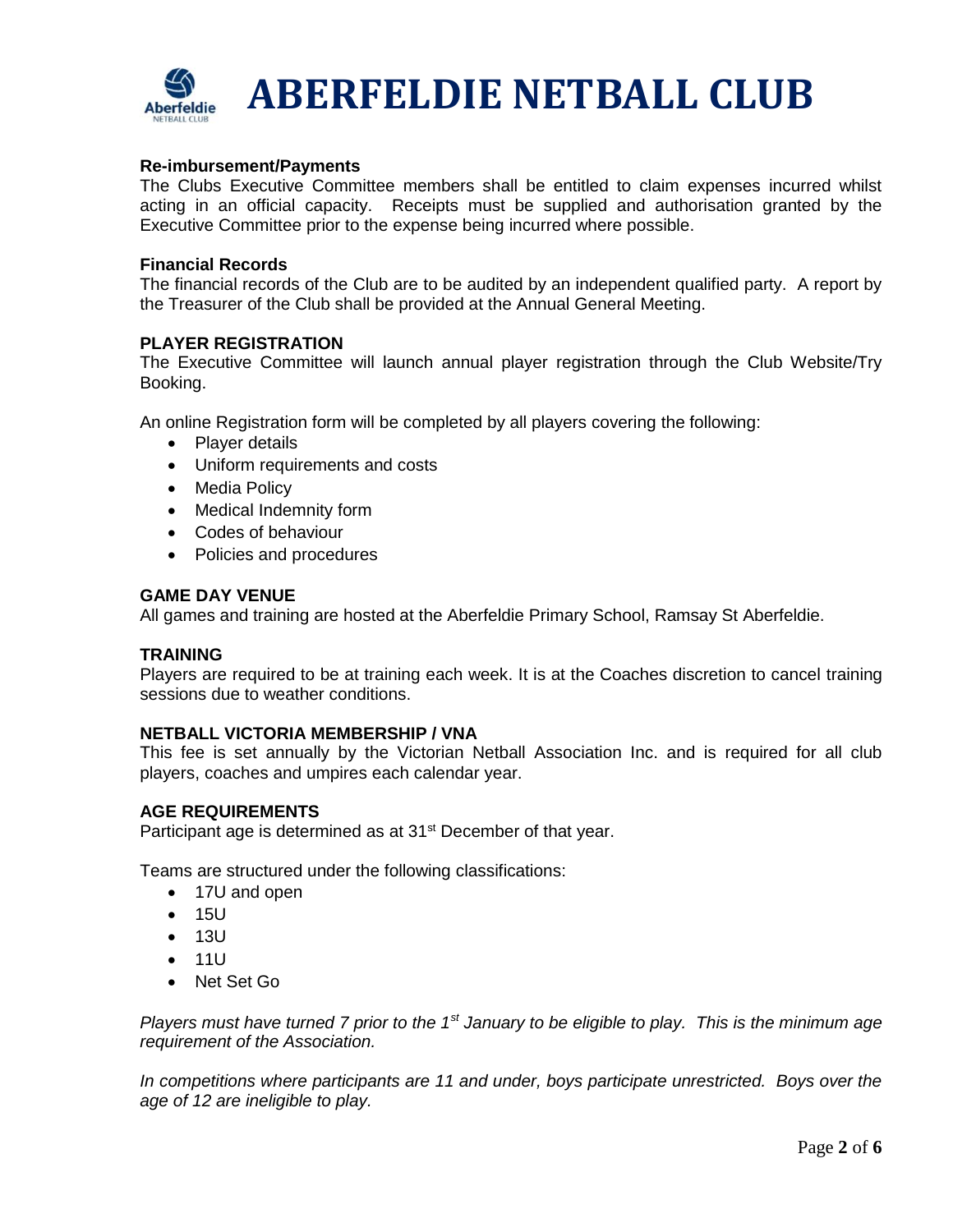

# **UNIFORM**

The Club uniform is compulsory for all players in the Aberfeldie Netball Club competition. *The Uniform consists of the following:*

**Compulsory Dress** White Socks **Optional Hoddie** Training Top

Players will not be permitted to take to the courts unless they are wearing their ANC dress.

# **TEAM SELECTION**

The Executive Committee will review all player registrations and establish teams based on age group, friendships, ability and any other criteria determined by the Executive Committee.

Team selection shall be a paper selection unless the Executive Committee deems it necessary to conduct selection trials. Team players will be notified by email if selection trials are required.

Teams will not have more than 10 registered players in order to ensure all players have fair access to play each week (unless under special circumstances approved by the Head Coach).

# **TEAM OFFICIALS**

The Team Officials are the Coach, Team Manager, Scorer and Captain.

# **COACH**

- The Executive Committee shall appoint Coaches at the beginning of each season based on qualifications and experience.
- All coaches will be given the authority to be selectors for each match. Their decision is final.
- Coaches are expected to adhere to the following team guidelines:
	- $\triangleright$  Ensure all players have fair access to play each week
	- ➢ For season matches coaches should ensure all players have the opportunity to pay at least half a match or 50% of the season match time.
	- ➢ Rotation of players during the season games should be based on fairness to ensure all team members have roughly equal playing time regardless of ability.
	- $\triangleright$  It is reasonable to select the best team available for finals
- If a coach is under the age of 18 then an adult must be present at all coaching sessions.
- Refer Coaches Responsibilities document for additional duties on the club website.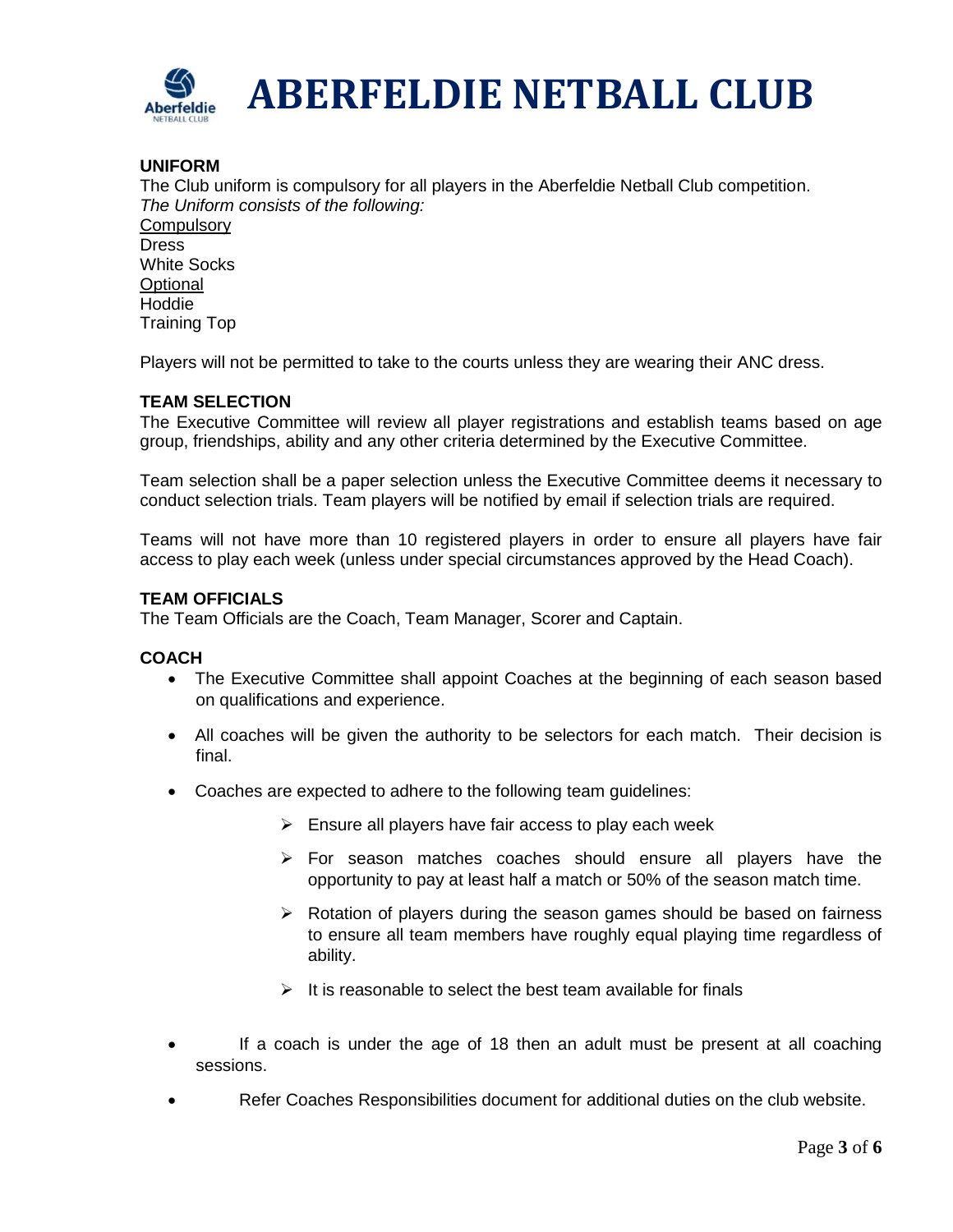

# **TEAM MANAGER**

- The Executive Committee shall appoint Team Managers at the beginning of each season based on qualifications and experience.
- Team Managers will appoint a Scorer each game.
- Team Managers will appoint someone to do the best and fairest voting each week. It is expected that this is fairly rotated throughout each team.
- The appointed parent/guardian shall award votes for the best three players in each game. Voting as follows:
	- $\geq$  3 votes for the best player
	- $\geq 2$  votes for the second best player
	- $\geq 1$  vote for the third best player
- Votes shall be placed in the envelope provided and delivered to the Team Manager at the end of each game.
- Team Managers will roster parent /guardian support for any underage coaching sessions.
- Team Managers are responsible for filing out all accident reports.
- Refer Team Manager Responsibilities document for additional duties on the club website.

# **CAPTAIN**

A captain shall be named for each game. This is at the discretion of the Team Manager and Coach, usually managed through a weekly roster.

# **AWARDS**

Awards will be presented at the end of each season. Any variations to the Awards program must be approved by the Committee.

Net Set Go & 11U Participation Award

# 13U, 15U, 17U + Open Age

- Best and Fairest
- Runners Up
- Coaches Award

Perpetual Award sponsored by NELSON ALEXANDER.

The Coaches award will not be limited to:

- Regular attendance at training and other club functions
- Demeanour
- Willingness to provide assistance at training and other club functions
- Availability for other duties eg. Umpiring, coaching
- Most improved skills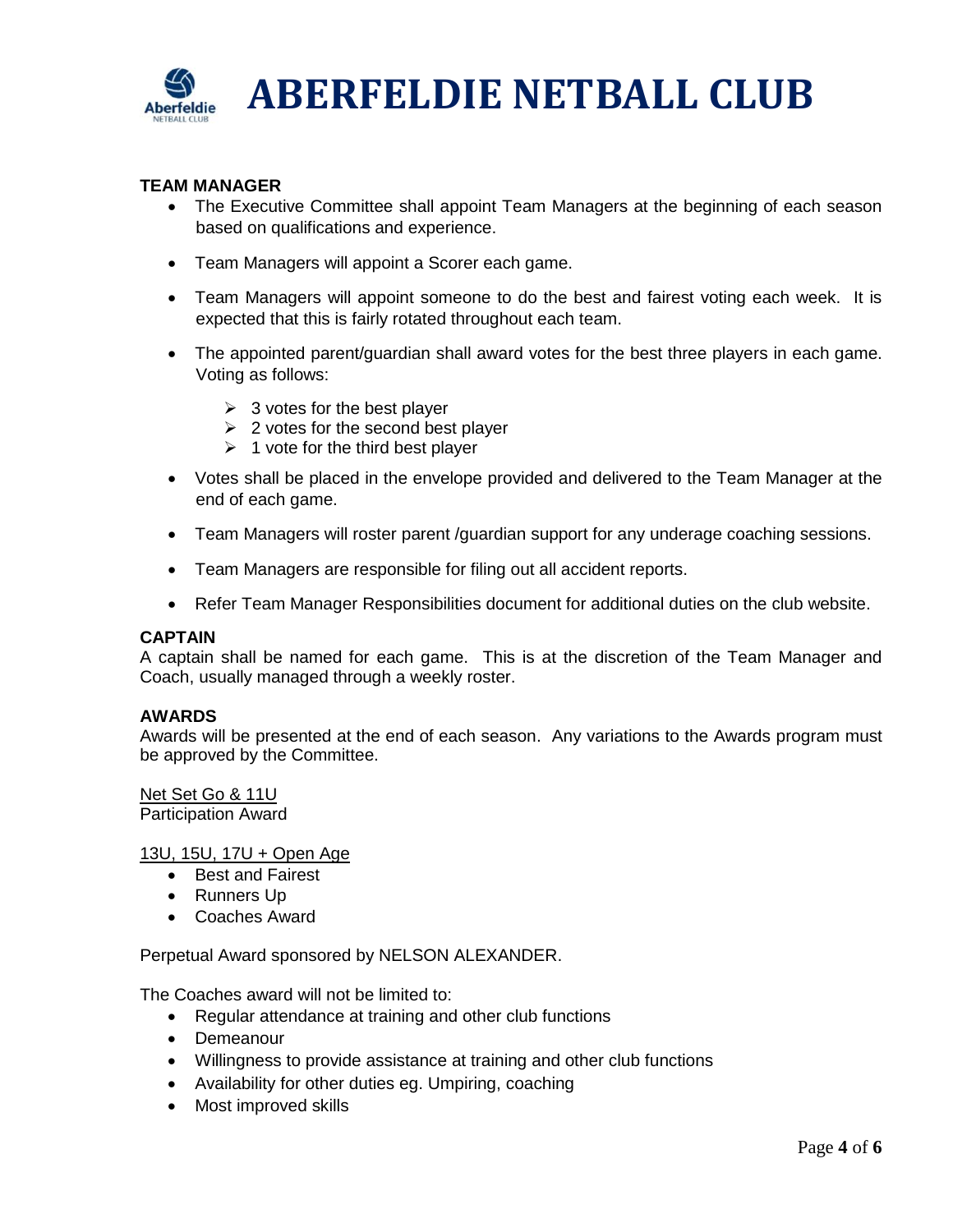

# **PRESENTATION DAY**

At the conclusion of the Winter Season, the Club will host a "Presentation Day".

Presentation of all awards and recognition of achievements will take place on this day.

## **REPRESENTATIVE TEAMS / TOURNAMENTS**

Players shall be encouraged to try out for Association representative teams and any other representative teams.

Individual teams may apply to the Executive Committee to enter tournaments. All costs of entering tournaments are to be met by the Team.

Association and other representatives team commitments take precedence over team tournament commitments.

## **ANNUAL EVENTS/SOCIAL CALENDAR**

The Club Executive Committee shall organise the following social activities each year:

- Presentation Day
- Ladies luncheon or other social activity

## **FUNDRAISING**

The Executive Committee shall authorise and co-ordinate fundraising activities. All members are required to support fundraising activities.

#### **COURSES, SEMINARS AND OTHER OPORTUNITIES**

The Club shall provide notification of opportunities for all members to improve their skills by attending courses, seminars and other personal development activities.

The Club shall encourage and support members who wish to attend appropriate courses, seminars and other personal development activities.

# **WORKING WITH CHILDREN CHECK**

The Club shall ensure that all coaches, Umpires and Team Managers over the age of 18 are holding a current Working With Children Check.

The Club will not appoint any person to an official position unless that person has a current Working With Children Check.